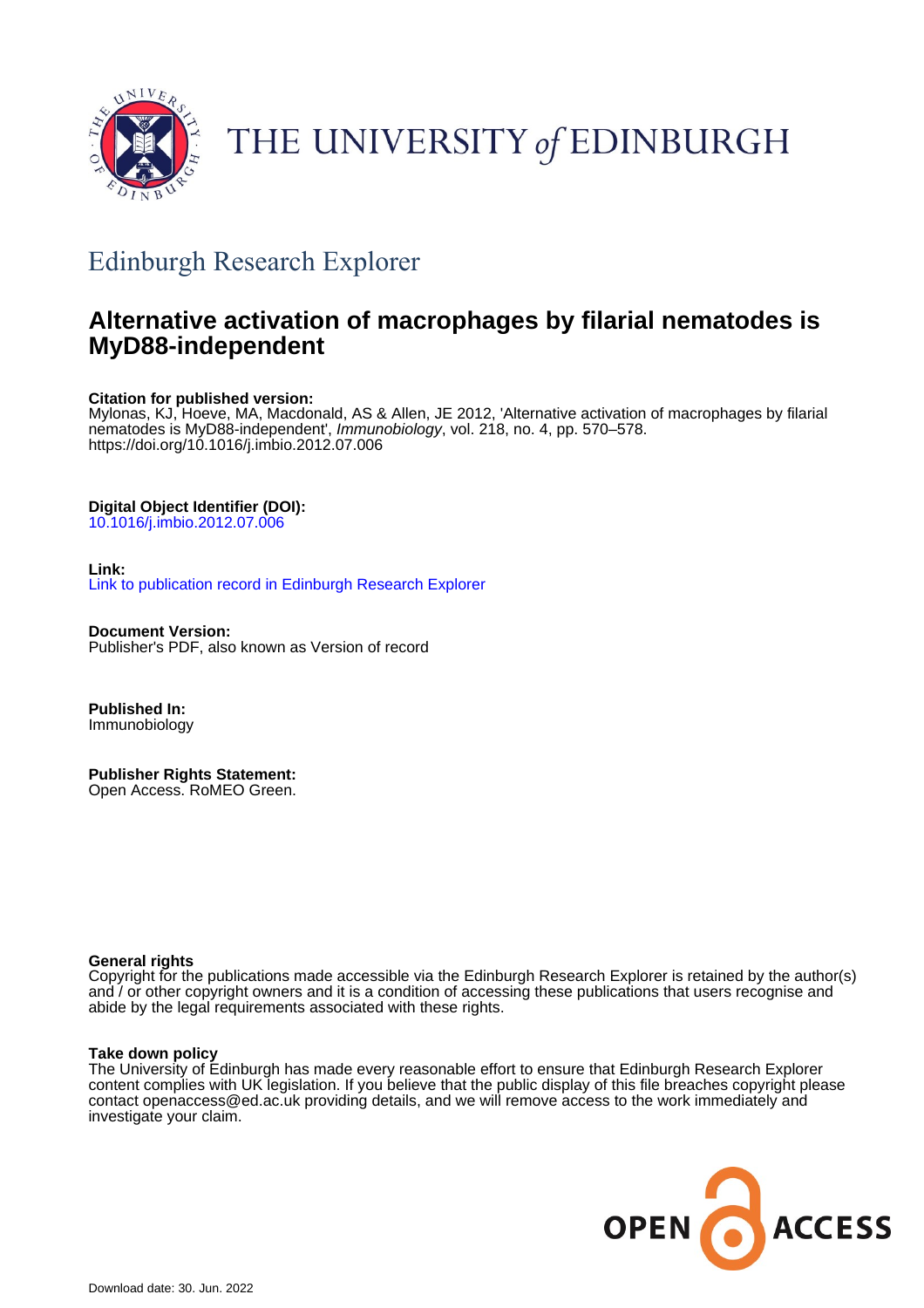Contents lists available at SciVerse [ScienceDirect](http://www.sciencedirect.com/science/journal/01712985)

## Immunobiology



jou rnal homepa ge: [www.elsevier.com/locate/imbio](http://www.elsevier.com/locate/imbio)

## Alternative activation of macrophages by filarial nematodes is MyD88-independent

## Katie J. Mylonas  $b,1$ , Marieke A. Hoeve<sup>c, 1</sup>, Andrew S. MacDonald<sup>a</sup>, Judith E. Allen<sup>a,\*</sup>

a Institute of Immunology and Infection Research, Centre for Immunity, Infection & Evolution, School of Biological Sciences, The University of Edinburgh, West Mains Road, Edinburgh EH9 3JT, United Kingdom

<sup>b</sup> The Queen's Medical Research Institute, 47 Little France Crescent, Edinburgh EH16 4TJ, United Kingdom

<sup>c</sup> MRC Centre for Regenerative Medicine, University of Edinburgh, 49 Little France Crescent, Edinburgh EH16 4SB, United Kingdom

#### a r t i c l e i n f o

Article history: Received 13 April 2012 Received in revised form 12 July 2012 Accepted 14 July 2012

Keywords: MyD88 TLR Macrophage Th2 Filariasis

#### A B S T R A C T

Alternative macrophage activation is largely defined by IL-4R $\alpha$  stimulation but the contribution of Tolllike receptor (TLR) signaling to this phenotype is not currently known. We have investigated macrophage activation status under Th2 conditions in the absence of the core TLR adaptor molecule, MyD88. No impairment was observed in the ability of MyD88-deficient bone marrow derived macrophages to produce or express alternative activation markers, including arginase, RELM- $\alpha$  or Ym1, in response to IL-4 treatmentin vitro. Further, we observed no difference in the ability of peritoneal exudate cells from nematode implanted wild type (WT) or MyD88-deficient mice to produce arginase or express the alternative activation markers RELM- $\alpha$  or Ym1. Therefore, MyD88 is not a fundamental requirement for Th2-driven macrophage alternative activation, either in vitro or in vivo.

© 2012 Elsevier GmbH. All rights reserved.

#### **Introduction**

Pattern recognition receptors (PRRs) recognize molecules that are broadly shared amongst pathogens and include the C-type lectin receptors, NOD-like receptors and Toll-like receptors (TLRs). TLRs expressed on antigen presenting cells such as macrophages play a central role in the activation of innate and adaptive immune responses [\(Iwasaki](#page-8-0) [and](#page-8-0) [Medzhitov](#page-8-0) [2004;](#page-8-0) [Kawai](#page-8-0) [and](#page-8-0) [Akira](#page-8-0) [2011\).](#page-8-0) Myeloid Differentiation Factor 88 (MyD88) is a critical adaptor molecule shared by many TLRs and signaling through most of these receptors is completely dependent on MyD88. However, MyD88 independent pathways also exist for some TLRs, e.g. TLR4 [\(Akira](#page-8-0) [and](#page-8-0) [Hoshino](#page-8-0) [2003\).](#page-8-0)

In the absence of MyD88, Th1 responses are greatly diminished, revealing a key role for TLRs and MyD88-dependent signaling in the control of adaptive Th1 immunity [\(Adachi](#page-8-0) et [al.](#page-8-0) [1998\).](#page-8-0) Th2 responses, on the other hand, have been shown in some studies to be intact or even augmented in the absence of MyD88 ([Schnare](#page-9-0) et [al.](#page-9-0) [2001;](#page-9-0) [Kaisho](#page-9-0) et [al.](#page-9-0) [2002;](#page-9-0) [Muraille](#page-9-0) et [al.](#page-9-0) [2003;](#page-9-0) [Chen](#page-9-0) et [al.](#page-9-0) [2010;](#page-9-0) [Gaddis](#page-9-0) et [al.](#page-9-0) [2011\),](#page-9-0) suggesting that Th2 induction does not require MyD88. However, other work indicates that TLR signaling can play a role in promoting Th2 responses. For example, [Eisenbarth](#page-8-0) et [al.](#page-8-0) [\(2002\)](#page-8-0) found that low levels of LPS-induced signaling through TLR4 is necessary to induce Th2 responses to inhaled antigens in a mouse model of allergic sensitisation. Th2 induction was later found to be MyD88-dependent but this was reliant on the initial route of antigen exposure [\(Piggott](#page-9-0) et [al.](#page-9-0) [2005\).](#page-9-0) Therefore, whether signaling through MyD88 is required for a Th2 response may depend on the particular model under investigation. Beyond initiation of immunity, MyD88 can regulate antigen presenting cell effector function. Recognition of microbial products through TLRs, along with interferon- $\gamma$  (IFN- $\gamma$ ) exposure, is known to polarize macrophages towards a classical activation state, defined by the production of antimicrobial products and pro-inflammatory mediators [\(Dalton](#page-8-0) et [al.](#page-8-0) [1993;](#page-8-0) [Aderem](#page-8-0) [and](#page-8-0) [Ulevitch](#page-8-0) [2000\).](#page-8-0) In contrast, macrophages found in Th2 settings such as helminth infection, have been described as alternatively activated [\(Gordon](#page-8-0) [and](#page-8-0) [Martinez](#page-8-0) [2010\),](#page-8-0) and in mice display IL-4/IL-13-dependent features, such as the expression of Arginase1, RELM- $\alpha$  and Ym1, as well as the ability to suppress the proliferation of neighbouring cells ex vivo ([Loke](#page-9-0) et [al.](#page-9-0) [2000,](#page-9-0) [2002;](#page-9-0) [Mylonas](#page-9-0) et al. 2009; Jenkins [and](#page-9-0) [Allen](#page-9-0) [2010\).](#page-9-0) However, the contribution of MyD88 to alternative macrophage activation is currently unclear.

Inflammatory pathology associated with filarial nematode infection can lead to lymphedema and elephantiasis (lymphatic filariasis) and ocular and skin damage (onchocerciasis) [\(Hoerauf](#page-8-0) et [al.](#page-8-0) [2011;](#page-8-0) [Babu](#page-8-0) et [al.](#page-8-0) [2011\).](#page-8-0) It was proposed originally that



<sup>∗</sup> Corresponding author. Tel.: +44 131 650 7014.

E-mail address: [j.allen@ed.ac.uk](mailto:j.allen@ed.ac.uk) (J.E. Allen).

<sup>1</sup> Present address.

<sup>0171-2985/\$</sup> – see front matter © 2012 Elsevier GmbH. All rights reserved. [http://dx.doi.org/10.1016/j.imbio.2012.07.006](dx.doi.org/10.1016/j.imbio.2012.07.006)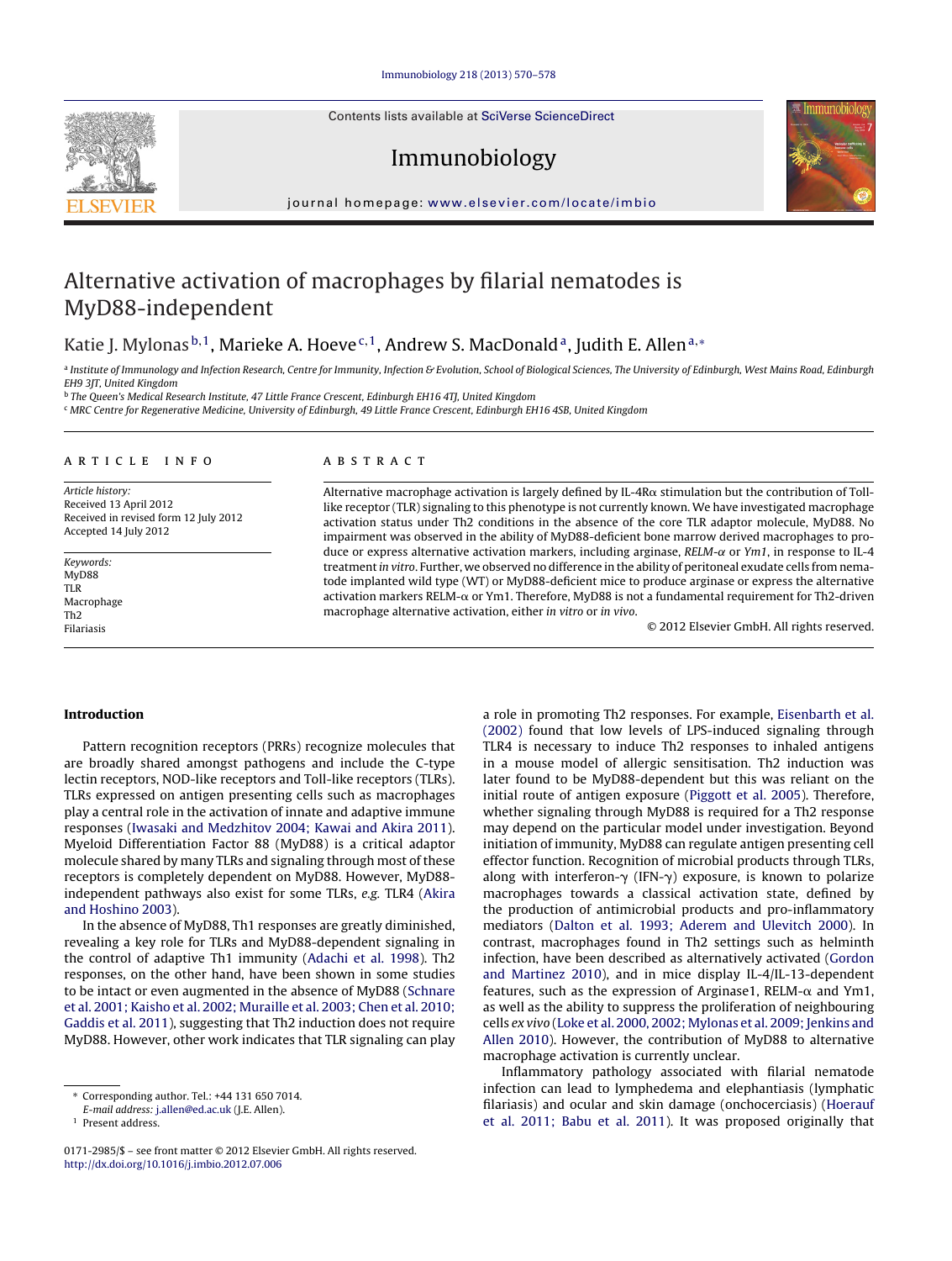pathology may relate to LPS activity from Wolbachia, the endosymbiotic bacteria contained within filarial nematodes, acting through TLR-4 to cause production of the key pro-inflammatory cytokines IL-1 $\beta$  and TNF- $\alpha$  by macrophages [\(Taylor](#page-9-0) et [al.](#page-9-0) [2000\).](#page-9-0) However, Wolbachia was subsequently found to contain no LPS and fails to signal through TLR-4 [\(Hise](#page-8-0) et [al.](#page-8-0) [2007\).](#page-8-0) The pro-inflammatory activity of Wolbachia has more recently been attributed to MyD88 dependent TLR-2 and TLR-6 signals [\(Hise](#page-8-0) et [al.](#page-8-0) [2007\),](#page-8-0) although the ligands are not known. Filarial Wolbachia has been further implicated in T helper cell polarisation [\(Turner](#page-9-0) et [al.](#page-9-0) [2009\)](#page-9-0) but, for the most part, these studies have been performed in vitro or have utilized parasite extracts. An investigation into a role for MyD88 in macrophage activation or Th2 immunity during exposure to live infection is lacking.

In light of this, we have investigated whether MyD88 signaling impacts negatively or positively on macrophage phenotype or numbers using the wolbachia-containing filarial nematode, Brugia malayi. We first tested the in vitro capacity of MyD88 macrophages to become alternatively activated. Using wild type (WT) or MyD88<sup>-/-</sup> bone marrow-derived macrophages (BMM $\varphi$ ) treated with IL-4, we found comparable levels of arginase activity and Arginase1, RELM- $\alpha$  and Ym-1 mRNA expression. Somewhat more surprisingly, we also found no evidence for MyD88 involvement in vivo. Implantation of B. malayi adult worms into the peritoneal cavity is a potent Th2 stimulus that induces large numbers of alternatively activated macrophages ([Loke](#page-9-0) et [al.](#page-9-0) [2007\).](#page-9-0) No significant differences between WT or MyD88−/<sup>−</sup> mice were found in terms of cell recruitment profiles or alternative activation markers. In agreement with this, the Th2 cytokines induced following parasite implant were not altered. Together, this provides evidence that the adaptor protein MyD88 is not essential for  $M\varphi$  alternative activation, either directly by IL-4 in vitro, or through exposure to a Th2 promoting parasitic helminth in vivo.

#### **Materials and methods**

#### Macrophage activation

BMM $\bm{\varphi}$  were prepared as described previously ([Mylonas](#page-9-0) et [al.](#page-9-0) [2009\).](#page-9-0) Briefly, BM cells were seeded onto petri dishes at  $7.5 \times 10^6$  cells/plate and cultured in DMEM, supplemented with 25% foetal calf serum (FCS) (GIBCO), 25% L929 supernatant (as a source of M-CSF), 2 mM L-glutamine, 0.25 U/ml penicillin and  $100 \mu$ g/ml streptomycin. The medium was replaced after four and six days and the macrophages collected on day 7. These BMM $\bm{\varphi}$ were transferred to 9 cm Petri dishes and left untreated in complete medium (DMEM, 10% FCS, 2 mM l-glutamine, 0.25 U/ml penicillin and 100  $\mu$ g/ml streptomycin), or exposed for 18-24 h to recombinant IL-4 (20 ng/ml; BD Pharmingen). The BMM $\bm{\varphi}$  were then treated with LPS (100 ng/ml; Escherichia coli 0111:B4 Sigma–Aldrich) and IFN- $\gamma$  (10 U/ml; BD Pharmingen) together or separately for a further 18–24 h.

#### Mice and infection

All experiments used WT C57BL/6 or MyD88<sup>-/-</sup> mice on a C57BL/6 background that were bred in house. Original MyD88−/<sup>−</sup> breeders were generously provided by Prof. R. Grencis (University of Manchester) with the agreement of S. Akira (Osaka University). Mice were 6–8 weeks old at the start of the experiment and all animal work was conducted in accordance with the UK Animals (Scientific Prodecures) Act 1986. Adult B. malayi nematodes were removed from the peritoneal cavity of infected gerbils purchased from TRS Laboratories (Athens, GA) or maintained in house. Mice were surgically implanted intra-peritoneally (i.p.) with 5–6 live adult female nematodes. The peritoneal exudate cells (PECs) were harvested at peak cellular recruitment [\(Nair](#page-9-0) et [al.](#page-9-0) [2005;](#page-9-0) [Loke](#page-9-0) et [al.](#page-9-0) [2007\),](#page-9-0) 19d later, by thorough washing of the peritoneal cavity with 1 ml, and then a further 9 ml, ice-cold DMEM (Gibco). The first 1 ml lavage fluid was saved for protein analysis, and the cells from both lavage steps combined. As a control for non-Th2 polarised inflammation, mice were injected i.p. with 0.8 ml of 4% brewer modified thioglycollate medium (Becton Dickinson). Three days later, PECs were harvested as above. Recovered PECs were cultured in complete medium and the macrophages purified by adherence, as previously described ([Nair](#page-9-0) et [al.](#page-9-0) [2003\).](#page-9-0)

#### Flow cytometry

After blocking with 2% mouse serum cells were stained using the following mAb: F4/80-biotin, CD4-APC, CD8-PE, B220-PCP and SiglecF-PE, as well as the appropriate isotype control Abs. Samples were then acquired using BD LSRII, with data subsequently analysed by FlowJo (Tree Star, Inc.).

#### Cytocentrifuge preparations

Cytocentrifuge preparations of  $8 \times 10^5$  cells in complete medium were made using a Shandon Cytospin. Slides were airdried overnight and fixed for 10 min in cold methanol, followed by staining with Diff-Quik (Dade) according to the manufacturer's instructions. The cell populations were determined by microscopic examination (40 $\times$  objective) of at least 100 cells per slide.

#### Proliferation assay

Macrophages purified by adherence were co-cultured  $(1 \times 10^5 \text{ cells/well})$  in 96-well flat-bottomed plates with EL-4 cells  $(1 \times 10^4 \text{ cells/well})$  as previously described [\(Loke](#page-9-0) et [al.](#page-9-0) [2000\).](#page-9-0) Following a 48-h incubation,  $1 \mu$ Ci of  $[{}^{3}H]$ TdR in  $10 \mu$ l complete medium was added to each well, and plates were incubated overnight before harvesting and counting using a liquid scintillation counter (Microbeta 1450, Trilux). Quadruplicate measurements per sample were performed. Results were plotted in counts per minute (cpm).

#### Quantification of nitric oxide (NO) and arginase activity

NO production was assessed by nitrite accumulation in the culture media using the Greiss Reagent. In brief,  $100 \mu l$  culture supernatant was mixed with  $100 \mu l$  of 5.8% phosphoric acid, 1% sulphanilamide, 0.1% N-(1-naphthyl) ethylenediamine dihydrochloride. Absorbance was measured at 540 nm using a microplate reader. Concentration was determined according to a standard curve of sodium nitrite solution. Arginase activity was measured according to previously published protocols ([Munder](#page-9-0) et [al.](#page-9-0) [1998\).](#page-9-0) Briefly,  $1-2 \times 10^5$  cells were lysed with 100  $\mu$ l 0.1% Triton X-100. Following a 30 min incubation with shaking,  $100 \mu l$ of 25 mM TrisHCL and 20  $\mu$ l of 10 mM MnCl<sub>2</sub> were added and the enzyme activated by heating to 56  $\degree$ C for 10 min. L-Arginine hydrolysis was carried out by incubating 100  $\mu$ l of this lysate with 100  $\mu$ l of 0.5 M l-arginine (pH 9.7) at 37 ◦C for 60 min. The reaction was then stopped with 800  $\mu$ l H<sub>2</sub>SO<sub>4</sub> (96%)/H<sub>3</sub>PO<sub>4</sub> (85%)/H<sub>2</sub>O (1/3/7,  $v/v/v$ ), and 40  $\mu$ l of 9% isonitroso-propiophenone added, followed by heating to 99 ℃ for 30 min before reading on the microplate reader at 540 nm. A standard curve of urea solution was used to determine urea concentrations, as a readout of arginase enzyme activity. Unless otherwise stated, all reagents were obtained from Sigma–Aldrich.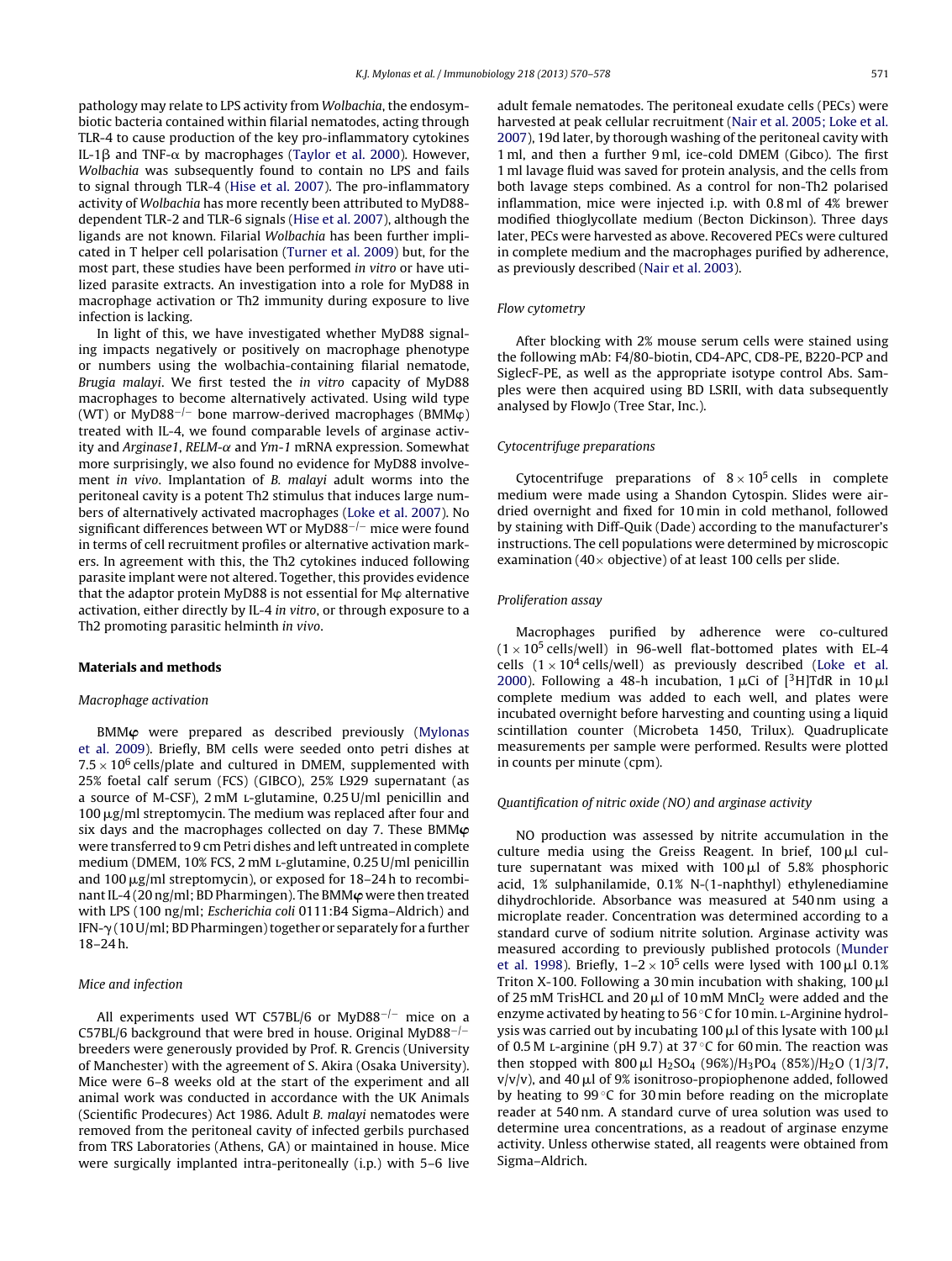#### RNA extraction and real-time RT PCR

#### RNA was recoveredfromcells by re-suspensioninTRizol reagent (Invitrogen). Total RNA was extracted according to the manufacturer's instructions. Following DNAse1 treatment (Ambion) to remove contaminating genomic DNA, approximately  $1 \mu$ g of RNA was used for the synthesis of cDNA using MMLV reverse transcriptase (Stratagene). Relative quantification of the genes of interest was measured by real-time PCR, using the Roche LightCycler. For each gene, five serial 1:4 dilutions of a positive control sample of cDNA (macrophages elicited at peak Th2 activation from B. malayi implanted mice) were used as a standard curve in each reaction and the expression levels were estimated from the curve. Amplification was quantified and normalised using  $\beta$ -actin as a housekeeping gene. PCR amplifications were performed in  $10 \mu$ , containing  $1 \mu$ l cDNA,  $4 \text{ mM MgCl}_2$ , 0.3 mM primers and the LightCycler-DNA SYBR Green I mix (Roche). The amplification of  $\beta$ -Actin, RELM- $\alpha$ and Arginase1 was performed as previously described [\(Nair](#page-9-0) et [al.](#page-9-0) [2005\).](#page-9-0)

#### Western blotting

 $17 \mu$  of the initial 1 ml peritoneal wash was mixed with sample buffer supplemented with denaturing buffer (NuPage, Invitrogen), heat denatured and resolved by SDS-PAGE using 4–12% gradient Bis–Tris gels (NuPage, Invitrogen) followed by transfer onto nitrocellulose membrane (Bio-Rad). The blot was blocked for 30 min in Pierce StartingBlock. Primary Abs were diluted in Pierce StartingBlock + 0.05% Tween-20: Anti-Ym1 [\(Nair](#page-9-0) et [al.](#page-9-0) [2005\)](#page-9-0) and Anti-RELM $\alpha$  (Peprotech) and incubated with the blots overnight at 4 ◦C. Incubation with goat-anti-rabbit HRP: 1/2000 for 1 h was followed with detection by enhanced chemiluminescence method according to the manufacturers instructions (ECL kit; Amersham). Signal produced was detected using film (Hyperfilm: Amersham ECL Hyperfilm) and MultiImage light cabinet along with the Fluorchem programme (Alpha Innotech) were used to measure relative protein concentrations on each blot.

#### Counting of microfilaria

 $10 \mu$ l PECs were added to 200  $\mu$ l FACS lysing solution (BD-Biosciences) to fix microfilariae. Following centrifugation for 5 min at 3000  $\times$  g and removal of the supernatant, cells/microfilaria were briefly resuspended and all the microfilariae in each sample were counted by microscopic examination.

#### In vitro splenocyte cultures

Spleens were removed and single cell suspensions prepared. These were cultured in 96-well round bottom plates at  $1 \times 10^6$  cells/well containing either 10  $\mu$ g/ml parasite extract (BmA) or  $1 \mu g/ml$  Concanavalin A (ConA) or medium alone (complete RPMI) at 37 ◦C. After 72 h culture, supernatants were removed for cytokine assay. BmA was prepared as previously described, by homogenisation of mixed adult nematodes in PBS ([Tawill](#page-9-0) et [al.](#page-9-0) [2004\).](#page-9-0)

#### Cytokine assay

IL-4, IL-5, IL-13, IFN $\gamma$  and IL-10 in culture supernatants were measured using BD Cytometric Bead Array Flex sets. Samples were acquired on FACSArray analyser (BD Biosciences) and the amount of cytokine present calculated using FCAP analysis software (BD Biosciences).

#### Data analysis

Graphs were prepared using PRISM (GraphPad software, Berkeley, CA). The Mann–Whitney test was used to test for significance as indicated in the figure legends.

#### **Results**

#### WT and MyD88<sup>-/-</sup> BMM $\varphi$  alternatively activate in response to IL-4 in vitro

To determine whether MyD88 is necessary for the alternative activation of macrophages, we compared the ability of BMM<sub>o</sub> cultured from WT and MyD88<sup>-/-</sup> to respond to IL-4 in vitro. Both Arginase 1 and iNOS activity were measured to represent the competing arms of the arginine metabolism pathway associated with alternative vs. classical macrophage activation, respectively [\(Munder](#page-9-0) et [al.](#page-9-0) [1998\).](#page-9-0) To further characterise the macrophage phenotype, we assessed the mRNA expression of Arginase 1, RELM- $\alpha$ and Ym-1, as accepted markers of alternative activation ([Jenkins](#page-8-0) [and](#page-8-0) [Allen](#page-8-0) [2010\).](#page-8-0)

Macrophages were cultured with or without IL-4 overnight before treatment with LPS and IFN- $\gamma$ , either together or separately, or with medium alone, for 20–24 h. After this time, arginase and iNOS enzyme activities were measured in the cell lysates and culture supernatants, respectively [\(Fig.](#page-4-0) 1A and B). mRNA expression of Arginase 1, RELM- $\alpha$  and Ym-1 was measured in the harvested cells [\(Fig.](#page-4-0) 1C). Both WT and MyD88−/<sup>−</sup> macrophages up-regulated arginase activity in response to IL-4 [\(Fig.](#page-4-0) 1A). As previously reported LPS also stimulated WT macrophages to produce arginase ([Louis](#page-9-0) et [al.](#page-9-0) [1998\)](#page-9-0) and, as expected, this response was abolished in MyD88<sup> $-/-$ </sup> mice. There was no impairment in the ability of MyD88<sup>-/-</sup> BMM $\varphi$  treated with IL-4 to produce other markers of alternative activation, including  $RELM-\alpha$  and  $Ym-1$  ([Fig.](#page-4-0) 1C). Thus, there is no apparent deficiency in the fundamental ability of macrophages to become alternatively activated in MyD88−/<sup>−</sup> animals.

Nitrite in the supernatants of the cultured macrophages was assessed using the Greiss reagent, as a measure of iNOS activity. As expected, WT BMM produced nitrite when treated with LPS alone, and with IFN- $\gamma$ . The two stimuli together had a synergistic effect on iNOS activity (additive with IL-4 pre-treatment; [Fig.](#page-4-0) 1B). MyD88<sup>-/-</sup> BMM<sub>(p</sub> also produced NO synergistically when treated with LPS and IFN- $\gamma$  together but could not produce NO upon treatment with LPS alone, except following pre-treatment with IL-4.

#### Th2 cytokine production is not significantly altered in B. malayi-implanted mice in the absence of MyD88

Before determining the impact of MyD88 deficiency on macrophage activation status in vivo, it was important to first ascertain if there would be any impairment or enhancement in the overall Th2 response in B. malayi implanted mice. For this, the Th2 cytokines IL-4, IL-5, IL-10 and IL-13, as well as IFN- $\gamma$  as a marker of Th1 activation, were measured from the supernatants of cultured splenocytes treated with medium alone, ConA or BmA ([Fig.](#page-5-0) 2A–E). As expected, all Th2 cytokines were increased in an Ag-specific manner in response to BmA in WT implanted mice. Ag-specific production of the Th2 cytokines IL-4, 5, 10 and 13 was further elevated in the MyD88−/<sup>−</sup> implanted mice, but this did not reach statistical significance (measured by Mann–Whitney; [Fig.](#page-5-0) 2B–E). In agreement with previous reports, the Th1 response was significantly impaired in MyD88<sup>-/-</sup> animals, as measured by IFN- $\gamma$  production by cultured splenocytes [\(Fig.](#page-5-0) 2A). This was true for both parasite implanted and thioglycollate injectedMyD88−/<sup>−</sup> mice, compared to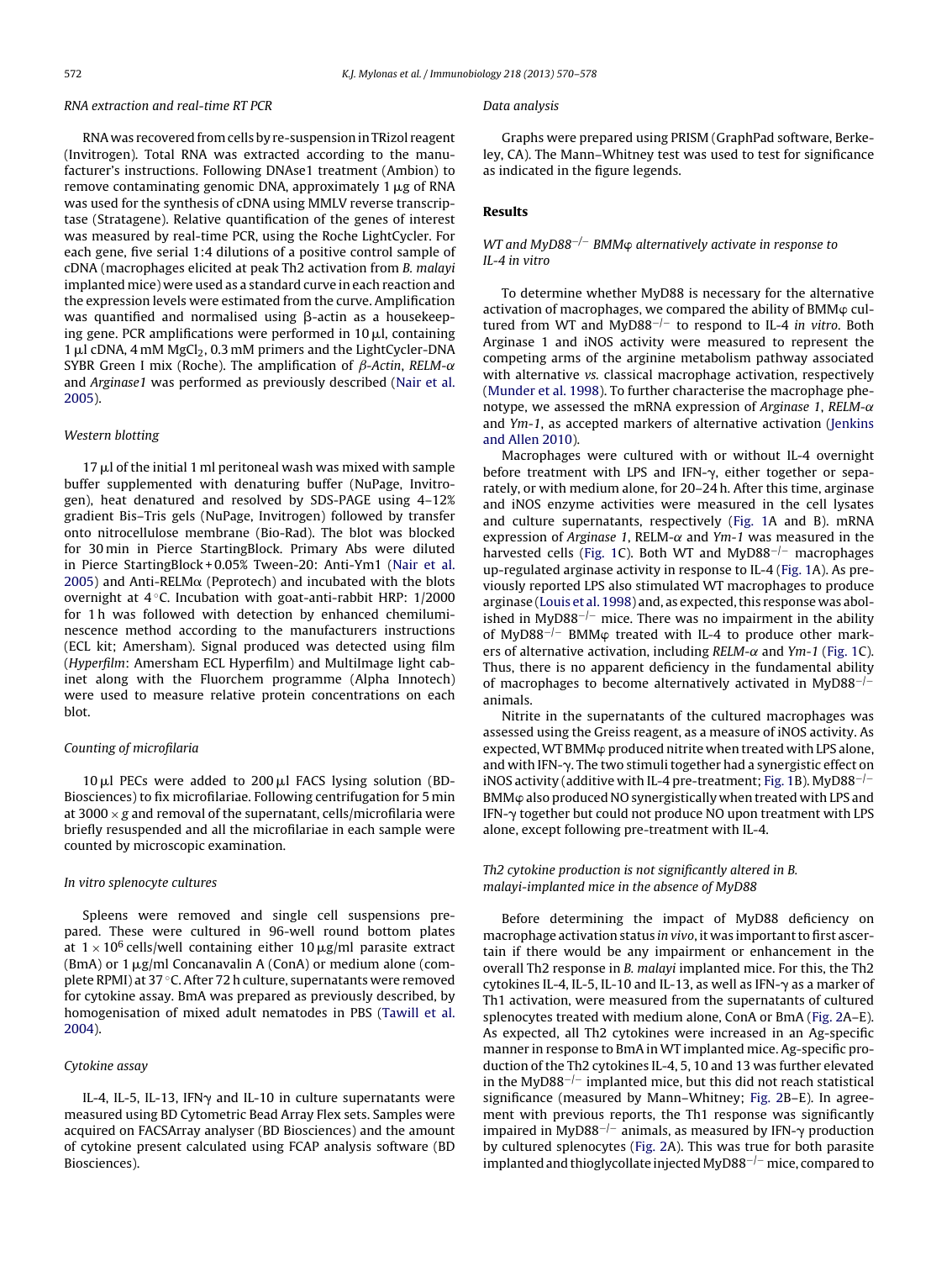<span id="page-4-0"></span>

(C) *Arginase1*,  $RELM-\alpha$  and  $Ym-1$  mRNA expression



Fig. 1. MyD88 deficiency had no effect on the alternative activation of M<sub>\tim</sub> in vitro. BMM $\phi$  were preteated o/n with IL-4 and then stimulated with LPS and IFN- $\gamma$  together or separately for 16–20 h. Urea concentration is shown as a measure of arginase activity (a) and nitrite as a measure of iNOS activity (b). mRNA was extracted and realtime RT-PCR for Arginase 1, RELM- $\alpha$  and YM-1 expression carried out. Black bars here represent IL-4 treatment (c). mRNA expression is shown as a % of a positive control sample and was normalised to  $\beta$ -actin. Results are shown as the mean of replicate samples ( $\pm$ SEM) and are representative of three experiments.

their WT counterparts. The difference in IFN- $\gamma$  production between WT and MyD88<sup>-/-</sup> implanted mice was found to be statistically significant in response to both ConA and BmA. This trend was also seen between the WT and MyD88<sup> $-/-$ </sup> thioglycollate-treated mice. Overall, these results show that the Th2 response is not impaired in MyD88<sup>-/-</sup> mice implanted with *B*. *malayi*.

#### The absence of MyD88 does not affect cellular accumulation after B. malayi implant or thioglycollate injection

PECs were recovered from WT and MyD88<sup>-/−</sup> mice surgically implanted with B. malayi adult worms (d19) or injected i.p. with thioglycollate for three days. All animals exhibited large increases in cell number (5–20  $\times$  10<sup>6</sup> PECs/mouse) but there was no significant difference in total cell numbers between the four experimental groups. As reported previously macrophages, eosinophils and lymphocytes make up the majority of cells in the peritoneal cavity of B. malayi implanted mice (MacDonald et [al.](#page-9-0) [2003\).](#page-9-0) To address whether a lack of MyD88 affected the cellular profile in response to these stimuli, we examined the proportions of F4/80 + macrophages, SiglecF + eosinophils as well as lymphocyte subsets ([Fig.](#page-6-0) 3) present in the PEC by flow cytometry. No significant differences in the proportion of macrophages or eosinophils were observed between WT and MyD88<sup>-*j*-</sup> animals ([Fig.](#page-6-0) 3A and B). This was confirmed by microscopic examination of cytocentrifuge preparations for macrophages, eosinophils and lymphocytes (data not shown). Flow cytometric analysis of lymphocyte subsets showed equivalent proportions of CD4 + and CD8 + T cells in the PECs of both WT and MyD88<sup>-/-</sup> implanted mice ([Fig.](#page-6-0) 3D and E). B220 was used as a marker of B cells and although there appear to be fewer B cells in implanted MyD88−/<sup>−</sup> animals, this was not significant ([Fig.](#page-6-0) 3F).

#### Absence of MyD88 does not affect arginase production or suppressive ability of macrophages generated following B. malayi implant

To assess macrophage phenotype following nematode implant, PECs were purified by adherence, and the levels of arginase activity measured ([Fig.](#page-6-0) 4A). As expected, nematode elicited  $macrophages (NeM $\phi$ ) produced more arginase than thioglycollate$ elicted macrophages (ThioM $\varphi$ ). However, there was no significant difference in the levels of arginase produced when comparing WT and MyD88<sup>-/-</sup> NeM $\varphi$ . Notably, there was a small but significant reduction in arginase activity in MyD88<sup>-/-</sup> relative to WT ThioMφ [\(Fig.](#page-6-0) 4A).

We assessed proliferative suppression  $ex$  vivo by NeM $\varphi$  [\(Loke](#page-9-0) et [al.](#page-9-0) [2000;](#page-9-0) [Mylonas](#page-9-0) et [al.](#page-9-0) [2009\)](#page-9-0) to investigate whether the absence of MyD88 would influence this feature of alternative activation. As expected, responder (EL-4) cell proliferation was reduced on co-culture with NeM $\varphi$ , in comparison to control ThioM $\varphi$ , and this was still the case for NeM $\varphi$  generated in MyD88<sup>-/-</sup> animals. We have previously observed that ThioM $\varphi$  are also able to inhibit proliferation of co-cultured cells ([Mylonas](#page-9-0) et [al.](#page-9-0) [2009\)](#page-9-0) but unlike  $N$ eM $\phi$ -mediated suppression this occurs in an IL-4 independent manner (unpublished). Here we demonstrate that the suppressive ability of WT ThioM $\varphi$  is entirely dependent on MyD88 ([Fig.](#page-6-0) 4B).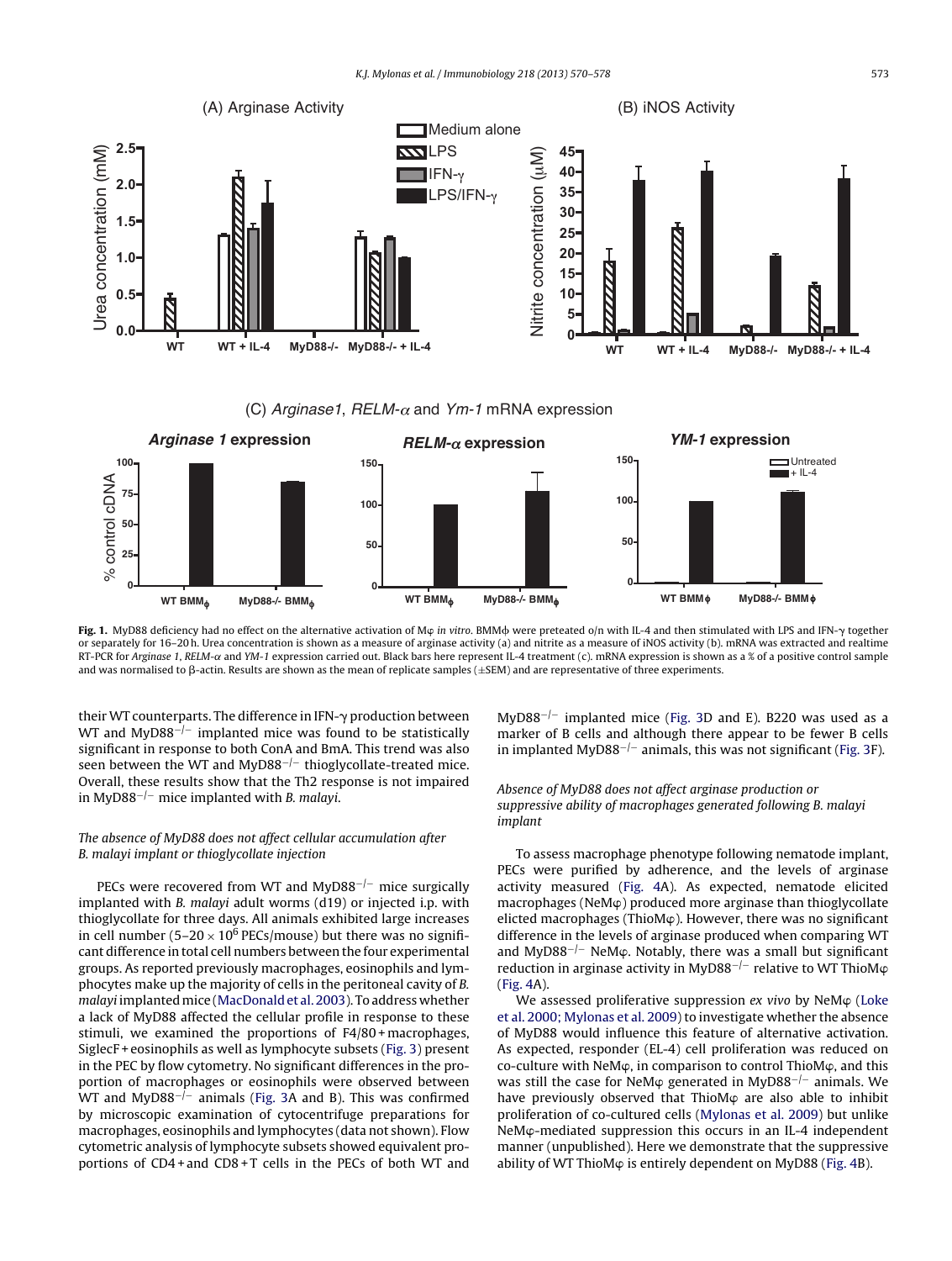<span id="page-5-0"></span>

**Fig.** 2. The Th1 response is impaired in MyD88<sup>-/-</sup> mice but the Th2 response is not significantly altered in B. malayi-implanted animals. Splenocytes were recovered from C57BL/6 mice 19 days after B. malayi implant or 3 days after injection with thioglycollate (thio). Splenocytes were treated with media alone, Concanavalin A (ConA) or B. malayi antigen (BMA) for 72 h before the supernatants were removed and levels of IFN- $\gamma$  (a), IL-4 (b), IL-5 (c), IL-10 (d) and IL-13 (e) measured by cytometric bead array. Significant differences were determined by the Mann–Whitney test \*p < 0.05, \*\*p < 0.01. These results are representative of three experiments.

Absence of MyD88 does not affect microfilarial numbers, or expression of the alternative activation markers Ym1 or RELM- $\alpha$ , in the peritoneal fluid of implanted mice

We next wanted to address whether absence of MyD88 affected worm viability. Assessment of the first larval stage of a B. malayi, the microfilariae produced by the implanted female worms, provides an indication of worm viability [\(Rao](#page-9-0) [and](#page-9-0) [Well](#page-9-0) [2002\).](#page-9-0) After 19 days of B. malayi infection, the peritoneal lavage fluid was extracted and the numbers of microfilariae were counted from both WT and MyD88−/<sup>−</sup> animals [\(Fig.](#page-7-0) 5A). No difference was detected, suggesting that MyD88 deficiency had neither a positive nor negative effect on worm survival and fecundity in this model of filarial nematode infection.

Since the alternative activation markers Ym1 and RELM- $\alpha$  are secreted proteins, Western blots were carried out in order to measure the levels of these mediators in the peritoneal lavage fluid of nematode-implanted mice [\(Fig.](#page-7-0) 5B and C). Once again no significant difference was found between the WT and MyD88<sup>-/-</sup> animals. However, there was a trend towards higher RELM- $\alpha$  expressed by the MyD88−/<sup>−</sup> mice [\(Fig.](#page-7-0) 5B), consistent with the trend towards slightly higher Th2 induction seen in these experiments (Fig. 2B–E).

RNA was also extracted from purified peritoneal macrophages and quantitative RT-PCR carried out to assess levels of Arginase1,  $RELM-\alpha$  and Ym-1 mRNA expression [\(Fig.](#page-7-0) 5D–F) to see whether these levels would correlate with Ym-1 and RELM- $\alpha$  protein

production [\(Fig.](#page-7-0) 5B and C) and arginase activity [\(Fig.](#page-6-0) 4A). Measurements of Arginase1, RELM- $\alpha$  and Ym-1 ([Fig.](#page-7-0) 5D-F) mRNA showed a close correlation between mRNA and protein expression for these alternative activation markers, as previously observed [\(Nair](#page-9-0) et [al.](#page-9-0) [2005\).](#page-9-0)

#### **Discussion**

We have shown that macrophages isolated from a chronic in vivo Th2 setting do not require the adaptor protein MyD88 for the induction of alternative activation markers. Additionally, we found no impairment in the Ag specific Th2 response to B. malayi in the absence of MyD88 (Fig. 2). Previous studies of microbial infection using MyD88−/<sup>−</sup> mice have shown evidence of significantly enhanced Th2 responses ([Muraille](#page-9-0) et [al.](#page-9-0) [2003;](#page-9-0) [Chen](#page-9-0) et [al.](#page-9-0) [2010;](#page-9-0) [Gaddis](#page-9-0) et [al.](#page-9-0) [2011\).](#page-9-0) MyD88<sup>-/-</sup> mice infected with the gastrointestinal nematode Trichuris muris also display elevated Th2 responses relative to their WT counterparts resulting in enhanced resistance to infection [\(Helmby](#page-8-0) [and](#page-8-0) [Grencis](#page-8-0) [2003\).](#page-8-0) This augmentation of type 2 cytokines is far greater than the trend we observed in our current study. This is likely explained by the fact that T. muris worms burrow within the cecal epithelium, exposing these cells to commensal bacteria ([Cliffe](#page-8-0) [and](#page-8-0) [Grencis](#page-8-0) [2004\),](#page-8-0) which would act as a powerful stimulus of the Th1 response via MyD88-dependent pathways. The increase in the Th2 response in MyD88<sup>−/−</sup> animals infected with T. muris can thus be explained by an inability tomount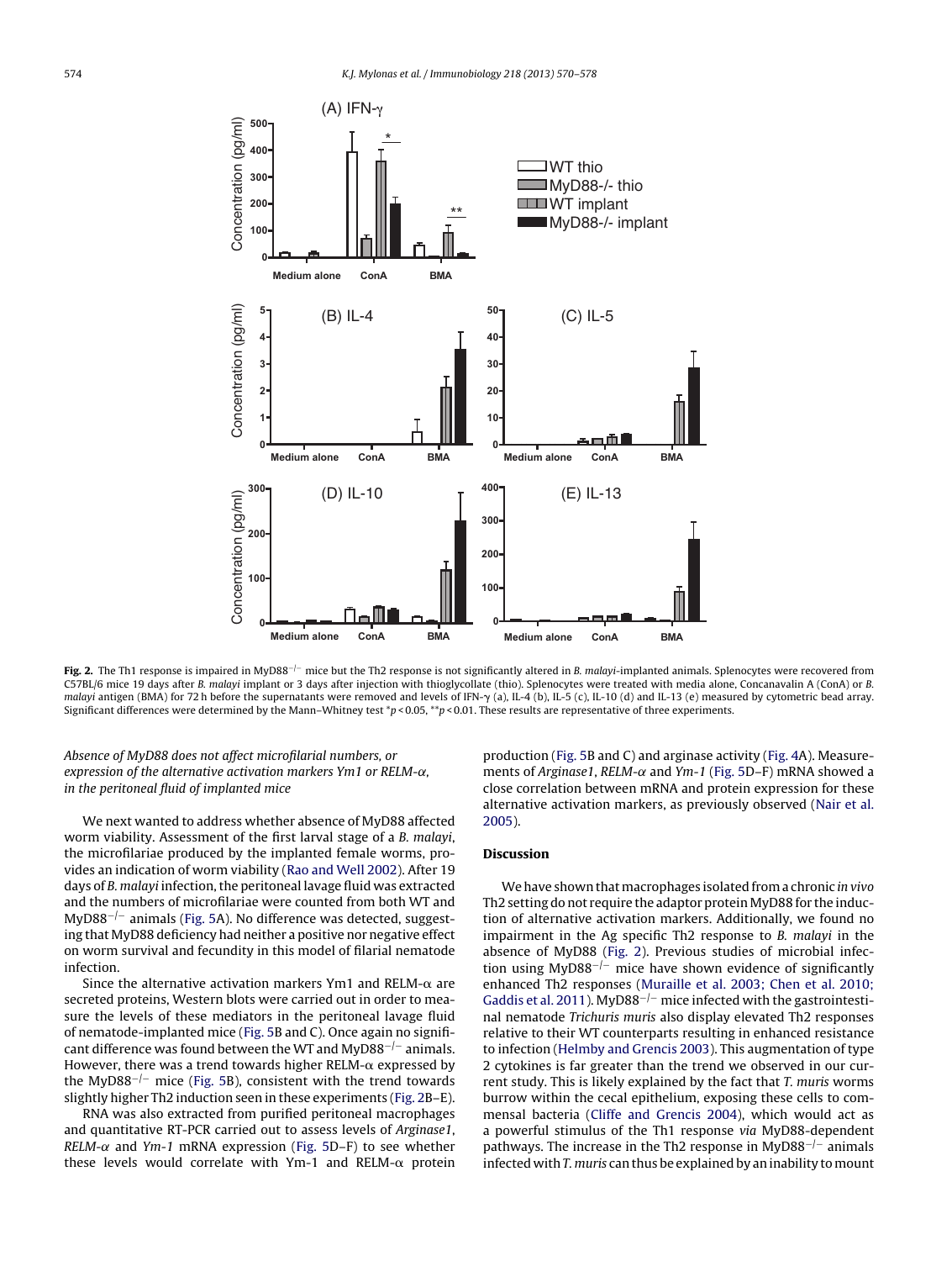<span id="page-6-0"></span>

**Fig. 3.** Similar numbers of M<sub>φ</sub>, eosinophils, and lymphocytes, are found in wild type (WT) and MyD88<sup>-/-</sup> mice. 19 days after implant (3 days after thioglycollate injection; thio) PECs from mice on the C57BL/6 background were recovered and double-stained for F4/80 (a) and SiglecF (b). Sample plots are shown in (c). PECs were also stained for CD4 (d), CD8 (e) and B220 (f). Results are representative of three experiments.









Fig. 4. No difference in the arginase activity or suppressive ability of NeMφ in WT or MyD88<sup>-/−</sup> mice after implantation with B. malayi worms. PECs were recovered from C57BL/6 mice 19 days after B. malayi implant or 3 days after injection with thioglycollate (thio). Macrophages were purified by adherence and arginase enzyme activity calculated (a). Suppressive ability was measured by replacement of the medium and co-culture with EL-4 thymoma cells. After 48 h, the EL-4 cell proliferation was assessed by [<sup>3</sup>H] thymidine incorporation (b). Significant differences were determined by the Mann–Whitney test  $\tau_p$  < 0.05. These results are representative of three experiments.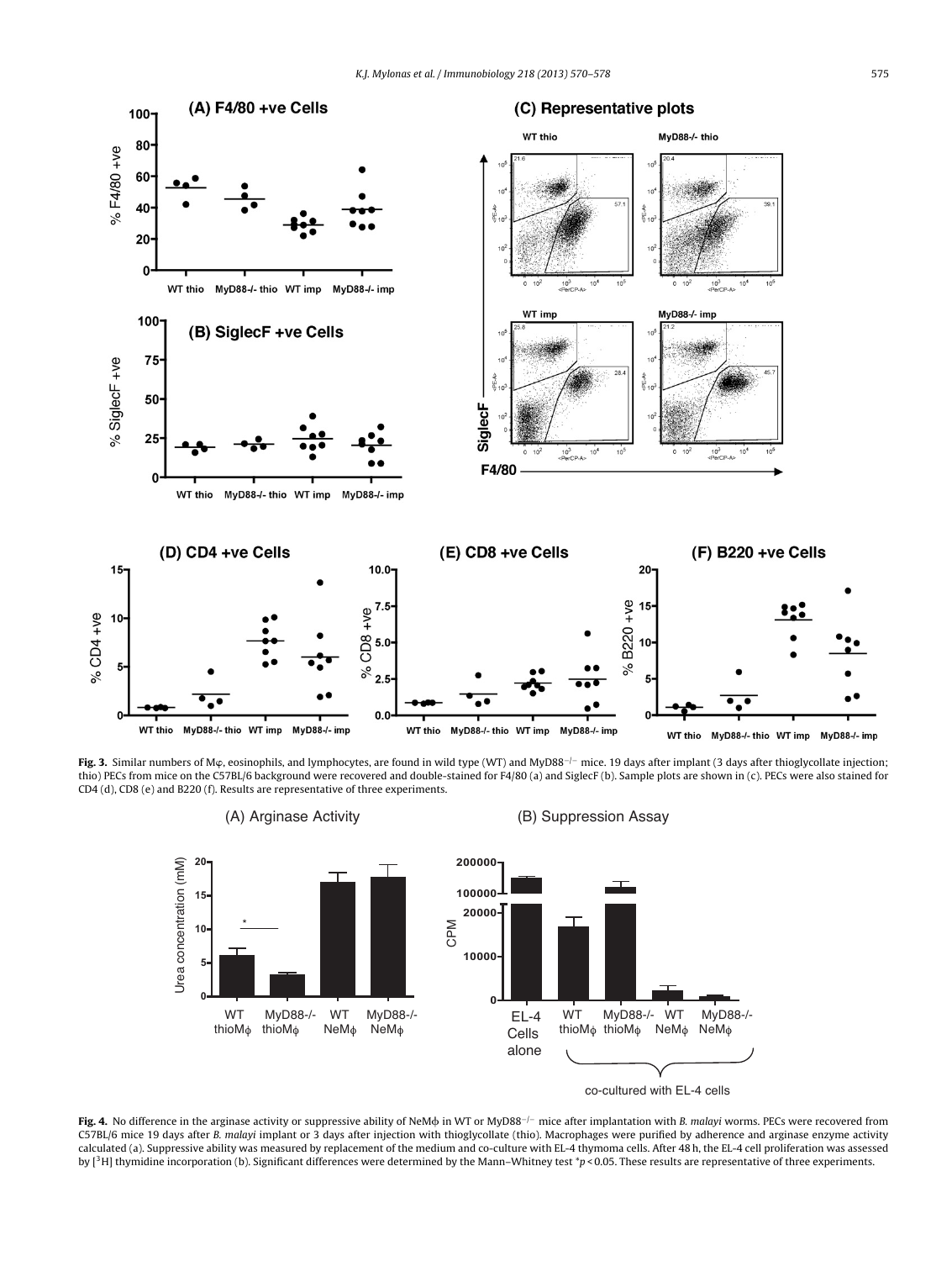<span id="page-7-0"></span>

**Fig. 5.** The absence of MyD88 had no effect on microfilaria numbers or alternative activation markers in the peritoneal cavity after B. malayi implant. At day 19 after B. malayi implant of C57BL/6 mice, i.p. lavages were carried out and numbers of microfilaria present enumerated (a). The lavage fluid was tested for RELM- $\alpha$  (b) and YM-1 (c) by Western blot. Macrophages were purified by adherence from peritoneal lavages and RNA extraction and realtime RT-PCR was carried out for Arginase1 (d), RELM- $\alpha$  (e) and YM-1 (f). mRNA expression is shown as a % of a positive control sample and was normalised to  $\beta$ -actin. These results are representative of three experiments.

an effective Th1 response against the bacteria to which they are exposed ([deSchoolmeester](#page-8-0) et [al.](#page-8-0) [2006\).](#page-8-0) This is supported by reports showing that, in the absence of MyD88, MyD88-independent signaling through TLR4 can confer the ability to support Th2 responses ([Kaisho](#page-8-0) et [al.](#page-8-0) [2002\).](#page-8-0)

Relative to T. muris, the peritoneal environment of the B. malayi implant model is essentially 'sterile', with no commensal bacteria. Thus the limited impact of MyD88 deficiency on Th2 immunity may not be surprising. However, as previously mentioned, B. malayi contains endosymbiotic bacteria which might be expected to influence the immune response ([Turner](#page-9-0) et [al.](#page-9-0) [2009\).](#page-9-0) Nonetheless, despite strong in vitro evidence that Wolbachia ligands can signal through TLRs in a MyD88-dependent fashion ([Hise](#page-8-0) et [al.](#page-8-0) [2007\)](#page-8-0) we saw little effect of MyD88 deficiency on Th2 or AAM  $\phi$  development. In this implant model, live adult female B. malayi produce large numbers of larval offspring and some microfilarial death would be expected across the 19 day period, which should expose the host to Wolbachia. Our data thus suggest that in the context of live filarial nematode infection, the influence of Wolbachia on the host response may not be as great as previously presumed. This does not diminish, and indeed may enhance, the role of Wolbachia as target for filarial chemotherapy [\(Hoerauf](#page-8-0) [2008\).](#page-8-0) The lack of a significantincrease in the Th2 response in the absence of MyD88 in our work would be consistent with studies showing no role for MyD88 in dendritic cell (DC) induction of Th2 cells against helminth Ag ([Kane](#page-8-0) et [al.](#page-8-0) [2008\).](#page-8-0) A limited role for MyD88 would also support the importance of DCs rather than basophils, in helminth induced Th2 responses ([Ohnmacht](#page-9-0) [and](#page-9-0) [Voehringer](#page-9-0) [2009;](#page-9-0) [Kim](#page-9-0) et [al.](#page-9-0) [2010;](#page-9-0) [Phythian-Adams](#page-9-0) et [al.](#page-9-0) [2010\),](#page-9-0) as MyD88 is implicated in the ability of basophils to produce IL-4 [\(Kroeger](#page-8-0) et [al.](#page-8-0) [2009\).](#page-8-0)

Although we found no significant difference in the magnitude or character of the T cell response between WT and MyD88−/<sup>−</sup> implanted mice, MyD88 deficiency could still have had cell intrinsic effects on the ability of  $M\varphi$  to respond to in vivo signals. However, this did not seem to be the case as MyD88 deficiency had no effect on the ability of NeM $\varphi$  to suppress the proliferation of co-cultured EL-4 cells or on the expression of any alternative activation markers that we assessed. Not surprisingly, the absence of any change in effector cell function or numbers translated into no effect on B. malayi worm viability, as we found similar numbers of microfilariae in the peritoneal cavity of both WT and MyD88−/<sup>−</sup> animals. Significantly, we also found no impact on macrophage activation state or Th2 response in B. malayi implanted C3H/HeJ mice, which cannot signal through TLR4 (unpublished report from the Marine Biological Laboratory Biology of Parasitism course – 2006). Thus, MyD88-independent TLR4 signaling is unlikely to contribute to the NeM<sub>p</sub> phenotype.

Although MyD88 deficiency had a limited impact on parasiteimplanted mice, it did influence the response to thioglycollate treatment. This indicates that a TLR stimulus may be at least partially required for cell recruitment and macrophage phenotype induced by thioglycollate. There was a decrease in arginase activity in MyD88-deficient ThioM $\varphi$  [\(Fig.](#page-6-0) 4A) and also a decrease in the suppressive ability of these macrophages compared to WT [\(Fig.](#page-6-0) 4B).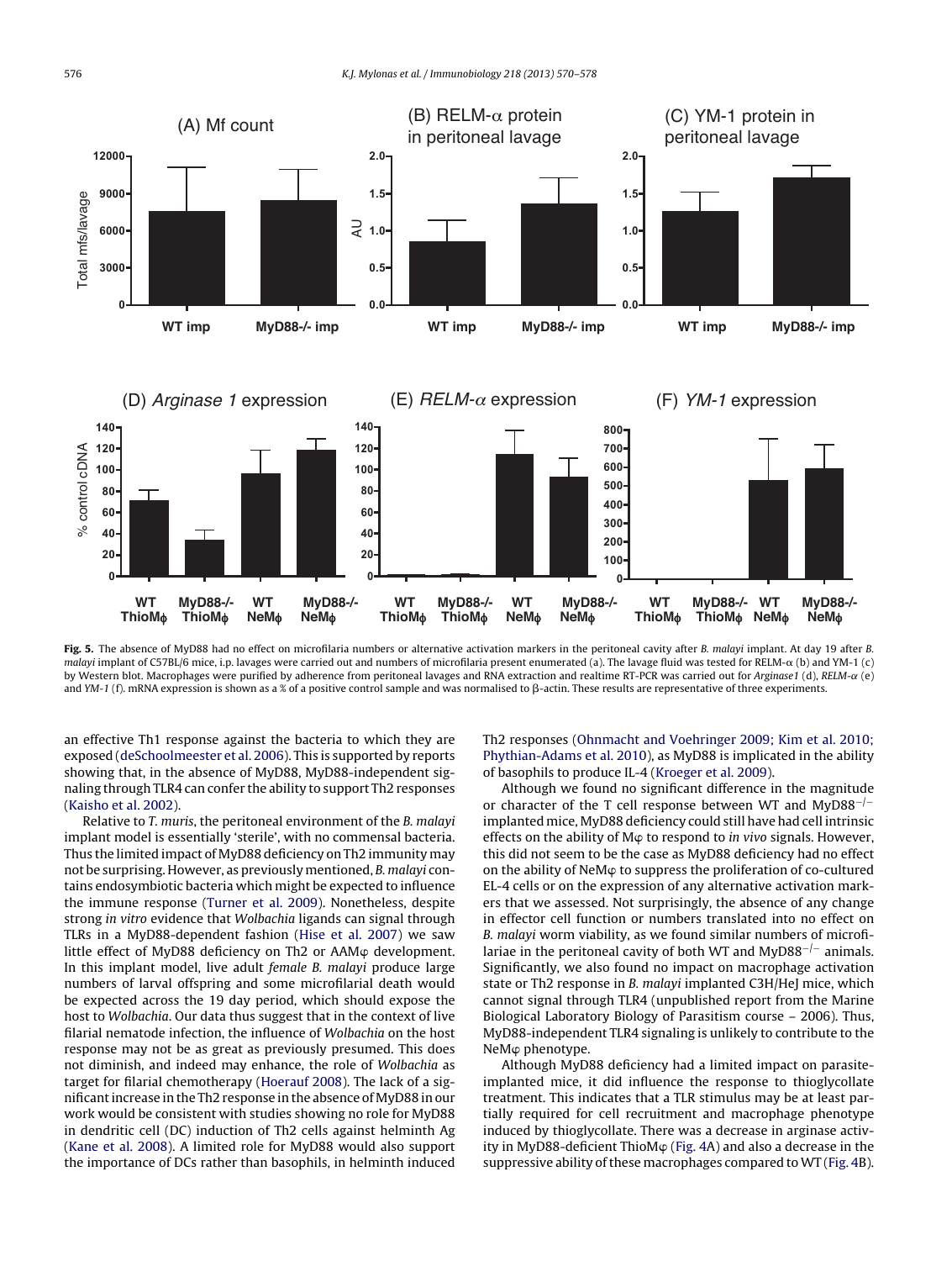<span id="page-8-0"></span>These facts are likely to be linked, as arginase can play a major role in macrophage-mediated suppression ([Pesce](#page-9-0) et [al.](#page-9-0) [2009\).](#page-9-0) However, this effect of arginase may reflect only part of the story, given the relatively large difference in suppressive ability of WT ThioM $\varphi$ , in relation to MyD88<sup>-/-</sup> ThioMφ (WT approx. 10× more suppressive; [Fig.](#page-6-0) 4B), compared to the differences in arginase enzyme activity (WT display approx. 2× more arginase activity than MyD88<sup>-/-</sup>; [Fig.](#page-6-0) 4A).

Our in vitro work using  $BMM\varphi$  provided direct evidence that there is no deficiency in the ability of IL-4 to generate  $AAM\varphi$  in the absence of MyD88. In agreement with [Louis](#page-9-0) et [al.](#page-9-0) [1998,](#page-9-0) in vitro treatment of WT BMM<sub>(p</sub> with LPS increased arginase production ([Fig.](#page-4-0) 1A, left). The complete absence of arginase activity in LPStreated MyD88<sup>-/-</sup> BMM $\varphi$  are consistent with findings highlighting the importance of TLR-mediated arginase production by microbial pathogens (Kasmi et al. 2008). Another interesting aspect of the *in vitro* studies was the finding that while WT BMM $\varphi$  produced nitric oxide in response to LPS, the response in MyD88−/<sup>−</sup> BMM $\varphi$  was minimal unless LPS was combined with IFN- $\gamma$  ([Fig.](#page-4-0) 1B). A possible interpretation of these results is that, in the absence of MyD88, LPS signals through TLR4 via a MyD88-independent pathway, for example through interferon regulatory factor (IRF)-3, which causes the upregulation of IFN- $\beta$ , but not iNOS. IFN- $\beta$  might in turn upregulate the transcription factor IRF-1 (Fujita et al. 1989) which, when coupled with IFN- $\gamma$ , would lead to the production of NO. This hypothesis is supported by previous reports showing that LPS augmentation of iNOS mRNA expression by IFN- $\gamma$  is due to IRF-1 upregulation by LPS (Koide et al. 2007).

In summary, we have found using both in vivo and in vitro approaches that MyD88 signaling is not an essential requirement for alternative activation of  $M\varphi$ . Further, we have shown that in the context of a Wolbachia-containing filarial nematode, MyD88 does not significantly contribute to the overall character of the immune response. Importantly, we are not ruling out the contribution of TLRs to immune profiles in other nematode infection settings. Indeed, TLR activation by helminth molecules has important known roles in the modulation of innate immunity (reviewed in [Perrigoue](#page-9-0) et [al.](#page-9-0) [2008\)](#page-9-0) and as discussed above, TLR-signaling influences the response to gut dwelling nematodes. We would further expect that helminths involved in tissue migration and damage would trigger damage associated molecular pattern molecules (DAMPs) that bind TLRs (Liu et al. 2012). This is particular relevant to evolutionary associations of Th2 immunity with wound repair (Allen and Wynn 2011). Importantly, this study has not addressed the contribution of many other PRRs such as the NOD-like or C-type lectin receptors to Th2 activation or alternative macrophage activation. In particular, Schistosoma mansoni and Toxocara canis glycans have both been demonstrated to have parasite-specific ligands that bind the C-type lectin, DC-SIGN, with potential for the modulation of dendritic cell responses [\(Meyer](#page-9-0) et [al.](#page-9-0) [2005;](#page-9-0) [Schabussova](#page-9-0) et [al.](#page-9-0) [2007\).](#page-9-0) Indeed, such interactions may act co-operatively with TLR ligands to modulate the host immune response as shown for S. mansoni glycolipids ([van](#page-9-0) [Stijn](#page-9-0) et [al.](#page-9-0) [2010\).](#page-9-0) Thus, despite our finding that the absence of TLR signaling does not significantly alter the host response to B. malayi, the interaction of parasite-specific ligands with host innate receptors remains a fruitful area of investigation.

#### **Acknowledgements**

This work was supported by a Wellcome Trust PhD award to K.J.M., an MRC Programme Grant to J.E.A. (G0600818) and MRC Senior Fellowship to A.S.M. (G0701437). Please note, two publications by entirely different authors on the role of MyD88 and Fasciola hepatica were previously published and subsequently withdrawn (Immunobiology) or retracted (BMC Immunology). Those publications utilized and modified data from this study and fraudulently presented it as new findings using a different parasite.

#### **References**

- Adachi, O., Kawai, T., Takeda, K., Matsumoto, M., Tsutsui, H., Sakagami, M., Nakanishi, K., Akira, S., 1998. Targeted disruption of the MyD88 gene results in loss of IL-1 and IL-18-mediated function. Immunity 9, 143–150.
- Aderem, A., Ulevitch, R.J., 2000. Toll-like receptors in the induction of the innate immune response. Nature 406, 782–787.
- Akira, S., Hoshino, K., 2003. Myeloid differentiation factor 88-dependent and independent pathways in toll-like receptor signaling. J. Infect. Dis. 187 (Suppl. 2), S356–S363.
- Allen, J.E., Wynn, T.A., 2011. Evolution of th2 immunity: a rapid repair response to tissue destructive pathogens. PLoS Pathog. 7, e1002003.
- Babu, S., Anuradha, R., Kumar, N.P., George, P.J., Kumaraswami, V., man, T.B., 2011. Filarial lymphatic pathology reflects augmented toll-like receptor-mediated, mitogen-activated protein kinase-mediated proinflammatory cytokine production. Infect. Immun. 79, 4600–4608.
- Chen, L., Lei, L., Chang, X., Li, Z., Lu, C., Zhang, X., Wu, Y., Yeh, I.-T., Zhong, G., 2010. Mice deficient in MyD88 develop a Th2-dominant response and severe pathology in the upper genital tract following Chlamydia muridarum infection. J. Immunol. 184, 2602–2610.
- Cliffe, L.J., Grencis, R.K., 2004. The Trichuris muris system: a paradigm of resistance and susceptibility to intestinal nematode infection. Adv. Parasitol. 57, 255–307.
- Dalton, D.K., Pitts-Meek, S., Keshav, S., Figari, I.S., Bradley, A., Stewart, T.A., 1993. Multiple defects of immune cell function in mice with disrupted interferongamma genes. Science 259, 1739–1742.
- deSchoolmeester, M.L., Manku, H., Else, K.J., 2006. The innate immune responses of colonic epithelial cells to Trichuris muris are similar inmouse strains that develop a type 1 or type 2 adaptive immune response. Infect. Immun. 74, 6280–6286.
- Eisenbarth, S.C., Piggott, D.A., Huleatt, J.W., Visintin, I., Herrick, C.A., Bottomly, K., 2002. Lipopolysaccharide-enhanced, toll-like receptor 4-dependent Thelper cell type 2 responses to inhaled antigen. J. Exp. Med. 196, 1645–1651.
- Fujita, T., Reis, L.F., Watanabe, N., Kimura, Y., Taniguchi, T., Vilcek, J., 1989. Induction of the transcription factor IRF-1 and interferon-beta mRNAs by cytokines and activators of second-messenger pathways. Proc. Natl. Acad. Sci. U.S.A. 86, 9936–9940.
- Gaddis, D.E., Michalek, S.M., Katz, J., 2011. TLR4 signaling via MyD88 and TRIF differentially shape the  $CD4+T$  cell response to Porphyromonas gingivalis hemagglutinin B. J. Immunol. 186, 5772–5783.
- Gordon, S., Martinez, F.O., 2010. Alternative activation of macrophages: mechanism and functions. Immunity 32, 593–604.
- Helmby, H., Grencis, R.K., 2003. Essential role for TLR4 and MyD88 in the development of chronic intestinal nematode infection. Eur. J. Immunol. 33, 2974–2979.
- Hise, A.G., Daehnel, K., Gillette-Ferguson, I., Cho, E., McGarry, H.F., Taylor, M.J., Golenbock, D.T., Fitzgerald, K.A., Kazura, J.W., Pearlman, E., 2007. Innate immune responses to endosymbiotic Wolbachia bacteria in Brugia malayi and Onchocerca volvulus are dependent on TLR2, TLR6, MyD88, and Mal, but not TLR4, TRIF, or TRAM. J. Immunol. 178, 1068–1076.
- Hoerauf, A., 2008. Filariasis: new drugs and new opportunities for lymphatic filariasis and onchocerciasis. Curr. Opin. Infect. Dis. 21, 673–681.
- Hoerauf, A., Pfarr, K., Mand, S., Debrah, A.Y., Specht, S., 2011. Filariasis in Africa treatment challenges and prospects. Clin. Microbiol. Infect. 17, 977–985.
- Iwasaki, A., Medzhitov, R., 2004. Toll-like receptor control of the adaptive immune responses. Nat. Immunol. 5, 987–995.
- Jenkins, S.J., Allen, J.E., 2010. Similarity and diversity in macrophage activation by nematodes, trematodes, and cestodes. J. Biomed. Biotechnol. 1, 262609.
- Kaisho, T., Hoshino, K., Iwabe, T., Takeuchi, O., Yasui, T., Akira, S., 2002. Endotoxin can induce MyD88-deficient dendritic cells to support T(h)2 cell differentiation. Int. Immunol. 14, 695–700.
- Kane, C.M., Jung, E., Pearce, E.J., 2008. Schistosoma mansoni egg antigen-mediated modulation of Toll-like receptor (TLR)-induced activation occurs independently of TLR2, TLR4, and MyD88. Infect. Immun. 76, 5754–5759.
- Kasmi, El, K.C., Qualls, J.E., Pesce, J.T., Smith, A.M., Thompson, R.W., Henao-Tamayo, M., Basaraba, R.J., König, T., Schleicher, U., Koo, M.-S., Kaplan, G., Fitzgerald, K.A., Tuomanen, E.I., Orme, I.M., Kanneganti, T.-D., Bogdan, C.,Wynn, T.A., Murray, P.J., 2008. Toll-like receptor-induced arginase 1 in macrophages thwarts effective immunity against intracellular pathogens. Nat. Immunol. 9, 1399–1406.
- Kawai, T., Akira, S., 2011. Toll-like receptors and their crosstalk with other innate receptors in infection and immunity. Immunity 34, 637–650.
- Kim, S., Prout, M., Ramshaw, H., Lopez, A.F., LeGros, G., Min, B., 2010. Cutting edge: basophils are transiently recruited into the draining lymph nodes during helminth infection via IL-3, but infection-induced Th2 immunity can develop without basophil lymph node recruitment or IL-3. J. Immunol. 184, 1143–1147.
- Koide, N., Mu, M.M., Hassan, F., Islam, S., Tumurkhuu, G., Dagvadorj, J., Naiki, Y., Mori, I., Yoshida, T., Yokochi, T., 2007. Lipopolysaccharide enhances interferongamma-induced nitric oxide (NO) production in murine vascular endothelial cells via augmentation of interferon regulatory factor-1 activation. J. Endotoxin Res. 13, 167–175.
- Kroeger, K.M., Sullivan, B.M., Locksley, R.M., 2009. IL-18 and IL-33 elicit Th2 cytokines from basophils via a MyD88- and p38alpha-dependent pathway. J. Leukoc. Biol. 86, 769–778.
- Liu, T., Gao, Y.-J., Ji, R.-R., 2012. Emerging role of Toll-like receptors in the control of pain and itch. Neurosci. Bull. 28, 131–144.